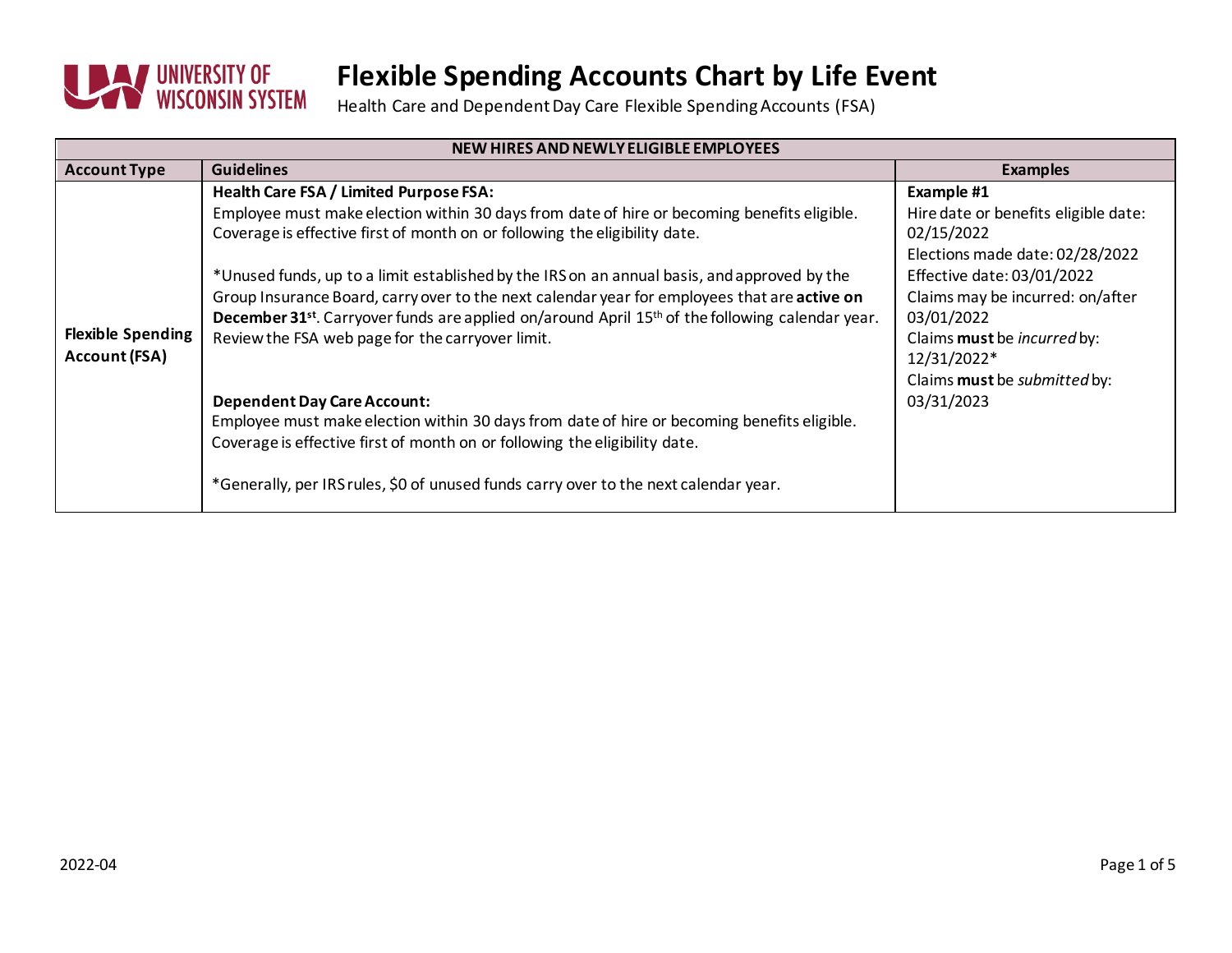

| <b>TERMINATION &amp; RETIREMENT</b>                                     |                                                                                                                                                                                                                                                                                                                                                                                                                                                                                                                                                                                                                                                                                                                                                                                                                                                                                                                                                                                                                                                                                                                                                                                                                                                                                                                                                                                                                                                                                                                                                                                                                                                                                                                                       |                                                                                                                                                                                                                                                                                                                                                                                                                                                                                                                                                                                                                                                                                                                                                                                                             |  |  |
|-------------------------------------------------------------------------|---------------------------------------------------------------------------------------------------------------------------------------------------------------------------------------------------------------------------------------------------------------------------------------------------------------------------------------------------------------------------------------------------------------------------------------------------------------------------------------------------------------------------------------------------------------------------------------------------------------------------------------------------------------------------------------------------------------------------------------------------------------------------------------------------------------------------------------------------------------------------------------------------------------------------------------------------------------------------------------------------------------------------------------------------------------------------------------------------------------------------------------------------------------------------------------------------------------------------------------------------------------------------------------------------------------------------------------------------------------------------------------------------------------------------------------------------------------------------------------------------------------------------------------------------------------------------------------------------------------------------------------------------------------------------------------------------------------------------------------|-------------------------------------------------------------------------------------------------------------------------------------------------------------------------------------------------------------------------------------------------------------------------------------------------------------------------------------------------------------------------------------------------------------------------------------------------------------------------------------------------------------------------------------------------------------------------------------------------------------------------------------------------------------------------------------------------------------------------------------------------------------------------------------------------------------|--|--|
|                                                                         | (does not apply to transfer to/from another State agency)                                                                                                                                                                                                                                                                                                                                                                                                                                                                                                                                                                                                                                                                                                                                                                                                                                                                                                                                                                                                                                                                                                                                                                                                                                                                                                                                                                                                                                                                                                                                                                                                                                                                             |                                                                                                                                                                                                                                                                                                                                                                                                                                                                                                                                                                                                                                                                                                                                                                                                             |  |  |
| <b>Account Type</b><br><b>Flexible Spending</b><br><b>Account (FSA)</b> | <b>Guidelines</b><br>Health Care FSA / Limited Purpose FSA:<br>If employee has current year FSA:<br>Employee may only incur expenses through the end of the month of their final FSA<br>contribution, unless they meet their full annual pledge.<br>If full annual pledge is met, employee may incur expenses through December 31st. Full<br>$\bullet$<br>annual pledge may be met by:<br>Contributing remaining annual amount pre-tax on last paycheck with FSA<br>contributions** (employee must contact their institution benefits contact to set up);<br>or<br>Submitting continuation application and after-tax contributions to the Department of<br>Employee Trust Funds (ETF).<br>Expenses must be submitted for reimbursement by March 31 <sup>st</sup> following the end of the plan<br>year (December 31 <sup>st</sup> ). Unused funds are forfeited.<br>**For C-basis employees, there may be situations when an employee's paycheck following<br>their termination date has a healthcare FSA deduction, but their last paycheck does not have<br>a health care FSA deduction (last paycheck from academic month). If the employee wants to<br>contribute the remaining annual goal amount, it must come from their last paycheck (from<br>the academic month). Example:<br>Termination date: 01/14/2022<br>Last paycheck date with FSA deductions: 01/27/2022<br>Claims must be incurred by: 01/31/2022<br>$\bullet$<br>Last paycheck date (from academic month) without FSA deductions: 02/24/2022<br>If employee wants to continue health care FSA through 12/31/2022, they must contact their<br>institution benefits contact to request the remaining annual goal amount be deducted from<br>their 02/24/2022 check. | <b>Examples</b><br>Example #1 - Enrolled in current plan<br>year; did not contribute remainder<br>on last paycheck; did not make<br>after-tax contributions to ETF:<br>Termination date: 02/20/2022<br>Last paycheck date: 03/10/2022<br>Claims must be incurred by:<br>03/31/2022*<br>Claims must be submitted by:<br>03/31/2023<br>Carryover Eligibility:<br>Yes: 2021 to 2022 (since<br>active 12/31/2021)<br>No: 2022 to 2023 (since not<br>active 12/31/2022)<br>Example #2 - Enrolled in current plan<br>year, contributed remainder on last<br>paycheck:<br>Termination date: 02/20/2022<br>Last paycheck date: 03/10/2022<br>Claims must be incurred by:<br>12/31/2022*<br>Claims must be submitted by:<br>03/31/2023<br>Carryover Eligibility:<br>• Yes: 2021 to 2022 (since<br>active 12/31/2021) |  |  |
|                                                                         |                                                                                                                                                                                                                                                                                                                                                                                                                                                                                                                                                                                                                                                                                                                                                                                                                                                                                                                                                                                                                                                                                                                                                                                                                                                                                                                                                                                                                                                                                                                                                                                                                                                                                                                                       | No: 2022 to 2023 (since not<br>active 12/31/2022)                                                                                                                                                                                                                                                                                                                                                                                                                                                                                                                                                                                                                                                                                                                                                           |  |  |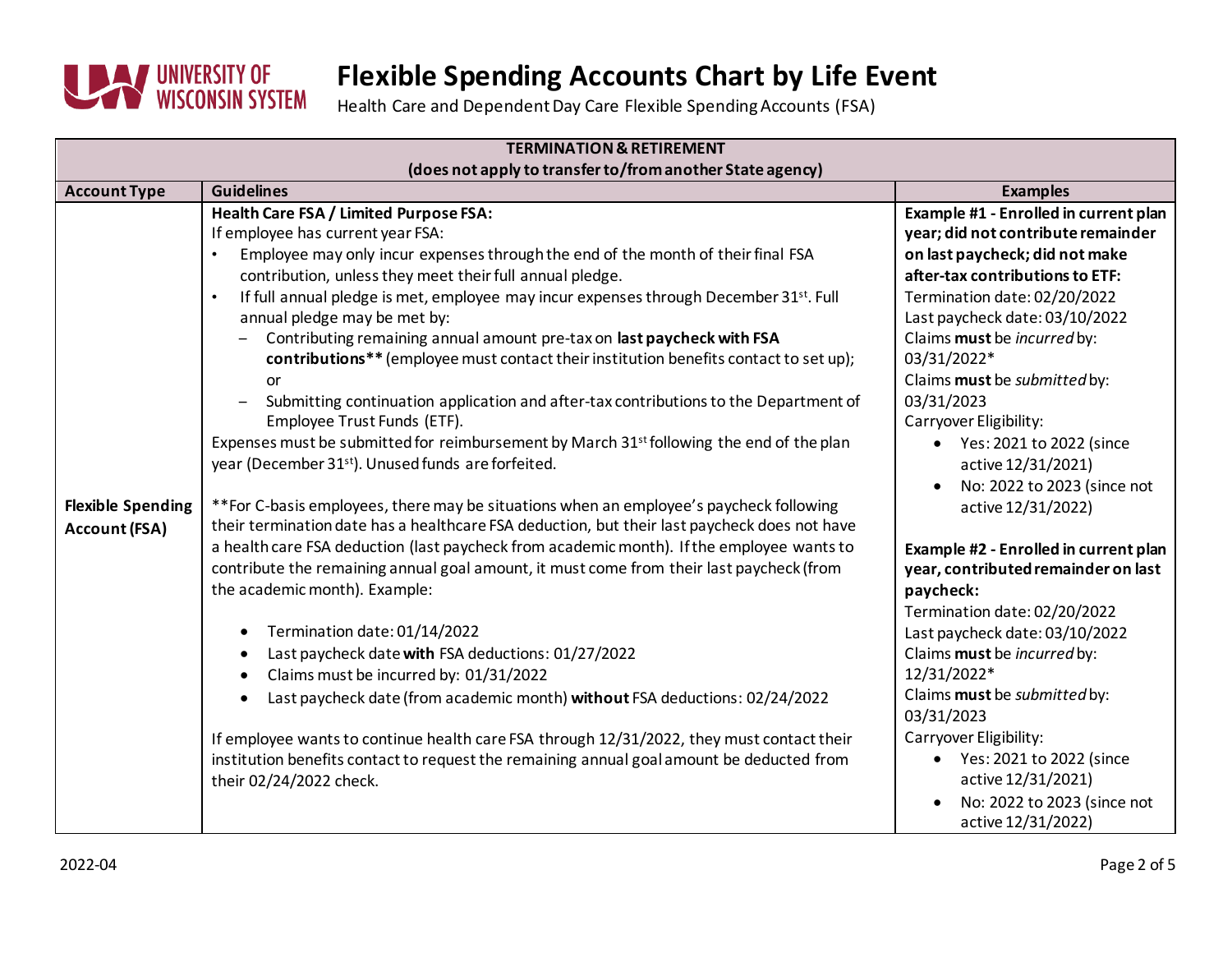

| *Unused funds, up to a limit established by the IRS on an annual basis, and approved by the<br>Group Insurance Board, carry over to the next calendar year for employees that are active on<br>December 31 <sup>st</sup> . Carryover funds are applied on/around April 15 <sup>th</sup> of the following calendar year.<br>Review the FSA web page for the carryover limit.<br>Action: If employee would like to contribute remaining annual pledge pre-taxvia payroll to<br>extend the date to incur claims to 12/31, before TERM event is processed in HRS, submit a ticket<br>to UW-Shared Services, Service Operations. The request in the ticket should include the<br>termination date, expected last paycheck and a statement requesting the remaining about to be<br>contributed from the last paycheck. UW-Shared Services, Service Operations will make the<br>necessary updates to HRS. | Example #3 - Enrolled in current plan<br>year; made after-tax contributions<br>to ETF:<br>Termination date: 02/20/2022<br>Last paycheck date: 03/10/2022<br>Claims must be incurred by*: last day<br>of the month in which after-tax<br>contributions are paid through or<br>12/31/2022, whichever comes first<br>Claims must be submitted by:<br>03/31/2023<br>Carryover Eligibility:<br>Yes: 2021 to 2022 (since<br>active 12/31/2021)<br>No: 2022 to 2023 (since not<br>active 12/31/2022) |
|----------------------------------------------------------------------------------------------------------------------------------------------------------------------------------------------------------------------------------------------------------------------------------------------------------------------------------------------------------------------------------------------------------------------------------------------------------------------------------------------------------------------------------------------------------------------------------------------------------------------------------------------------------------------------------------------------------------------------------------------------------------------------------------------------------------------------------------------------------------------------------------------------|-----------------------------------------------------------------------------------------------------------------------------------------------------------------------------------------------------------------------------------------------------------------------------------------------------------------------------------------------------------------------------------------------------------------------------------------------------------------------------------------------|
| <b>Dependent Day Care Account:</b><br>Employee cannot continue dependent day care contributions after employment ends. Expenses<br>up to the amount that was contributed may be incurred through end of plan year (December<br>$31st$ ) and must be submitted for reimbursement by March $31st$ following the end of the plan year<br>(December 31 <sup>st</sup> ).                                                                                                                                                                                                                                                                                                                                                                                                                                                                                                                                | Example - Enrolled in current plan<br>year (continuation not an option):<br>Termination date: 02/20/2022<br>Last paycheck date: 03/10/2022<br>Claims must be incurred by:<br>12/31/2022<br>Claims must be submitted by:<br>03/31/2023                                                                                                                                                                                                                                                         |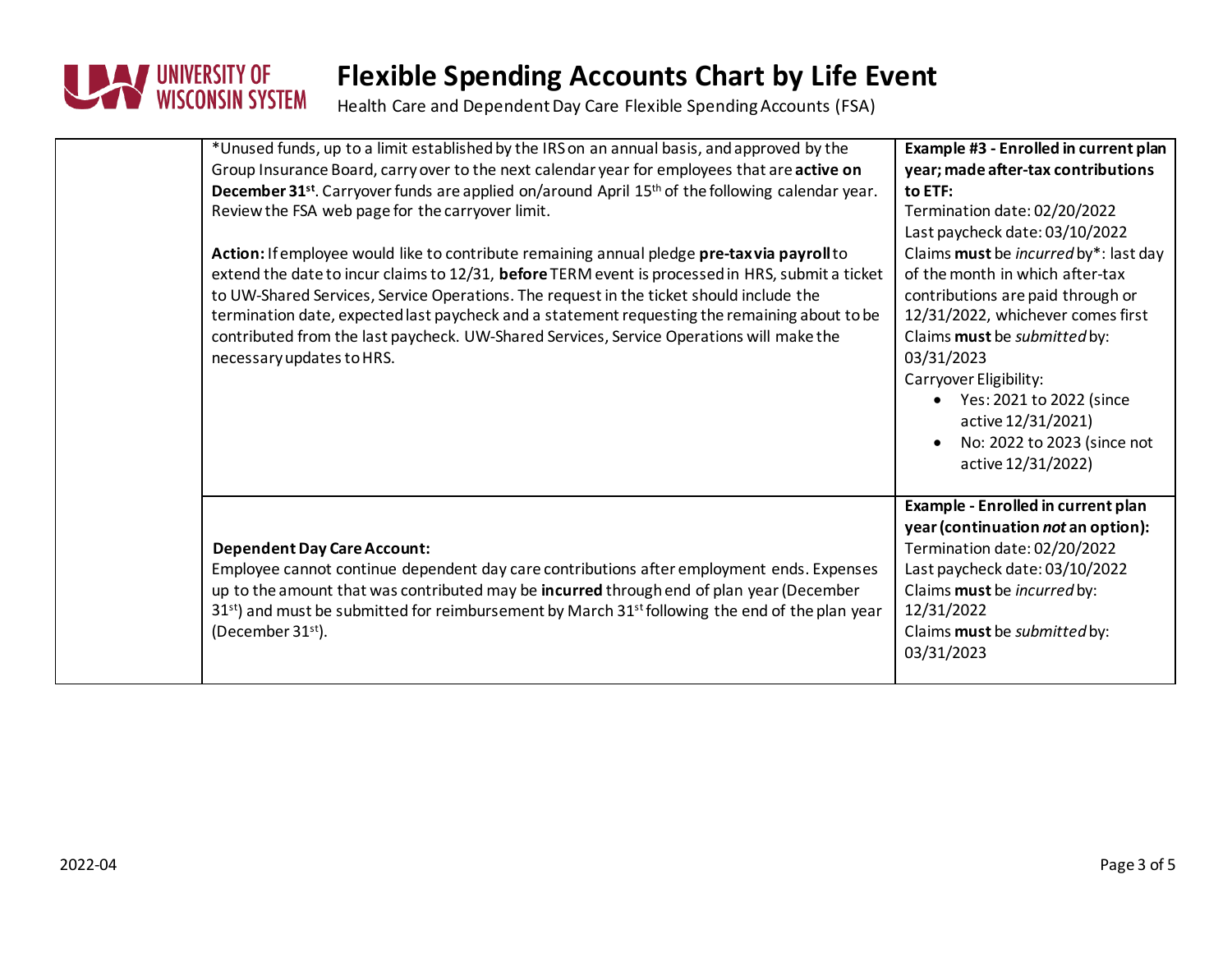

| TRANSFER FROM UW SYSTEM TO ANOTHER STATE AGENCY                                                                                                                                                                                                                                                                                                                    |                                                                                                                                                                                                                                                                                                                                                                                                                                                                                                                                                                                                                                                                                                                                                                                                                                                                                                                                                                                                              |                                                                                                                                                                                                                                                                                                                                                                                                                                                                                                        |  |  |
|--------------------------------------------------------------------------------------------------------------------------------------------------------------------------------------------------------------------------------------------------------------------------------------------------------------------------------------------------------------------|--------------------------------------------------------------------------------------------------------------------------------------------------------------------------------------------------------------------------------------------------------------------------------------------------------------------------------------------------------------------------------------------------------------------------------------------------------------------------------------------------------------------------------------------------------------------------------------------------------------------------------------------------------------------------------------------------------------------------------------------------------------------------------------------------------------------------------------------------------------------------------------------------------------------------------------------------------------------------------------------------------------|--------------------------------------------------------------------------------------------------------------------------------------------------------------------------------------------------------------------------------------------------------------------------------------------------------------------------------------------------------------------------------------------------------------------------------------------------------------------------------------------------------|--|--|
| <b>Account Type</b>                                                                                                                                                                                                                                                                                                                                                | <b>Guidelines</b>                                                                                                                                                                                                                                                                                                                                                                                                                                                                                                                                                                                                                                                                                                                                                                                                                                                                                                                                                                                            | <b>Action</b>                                                                                                                                                                                                                                                                                                                                                                                                                                                                                          |  |  |
| <b>Flexible Spending</b><br>Account (FSA)                                                                                                                                                                                                                                                                                                                          | Health Care FSA / Limited Purpose FSA:<br>Employee may only continue the annual election amount they had with the UW System. If they were<br>not enrolled, their next opportunity to enroll with the new State agency is during Annual Benefits<br>Enrollment for coverage effective January 1 <sup>st</sup> or if a qualifying life event occurs.<br><b>Dependent Day Care Account:</b><br>Employee may only continue the annual election amount they had with the UW System. If they were<br>not enrolled, their next opportunity to enroll with the new State agency is during Annual Benefits<br>Enrollment for coverage effective January 1 <sup>st</sup> or if a qualifying life event <sup>*</sup> occurs.<br>*If the transfer results in a residential move that causes a change to the cost of day care, employee<br>has 30 days from the date of the move to change their Dependent Day Care Account annual election<br>with the new State agency.                                                 | UW-Shared Services, Service<br><b>Operations Benefit Service Delivery</b><br>Team completes the Personnel<br><b>Transfer Record (PTR) Form and routes</b><br>for processing. The PTR is completed as<br>soon as Benefits Service Delivery is<br>made aware of the transfer to a State<br>agency. Benefits Service Delivery will<br>follow the additional instructions<br>outlined in the <b>FSA/HSA Transfer</b><br>Process.                                                                           |  |  |
| <b>TRANSFER TO UW SYSTEM FROM ANOTHER STATE AGENCY</b><br>When a transfer occurs, the previous State agency will complete a Personnel Transfer Record (PTR) Form and send it to UW-Shared Services, Service Operations.<br>Employee should submit completed contribution applications to their institution benefits contact within 30 days of their transfer date. |                                                                                                                                                                                                                                                                                                                                                                                                                                                                                                                                                                                                                                                                                                                                                                                                                                                                                                                                                                                                              |                                                                                                                                                                                                                                                                                                                                                                                                                                                                                                        |  |  |
| <b>Account Type</b>                                                                                                                                                                                                                                                                                                                                                | <b>Guidelines</b>                                                                                                                                                                                                                                                                                                                                                                                                                                                                                                                                                                                                                                                                                                                                                                                                                                                                                                                                                                                            | <b>Action</b>                                                                                                                                                                                                                                                                                                                                                                                                                                                                                          |  |  |
| <b>Flexible Spending</b><br><b>Account (FSA)</b>                                                                                                                                                                                                                                                                                                                   | Health Care FSA / Limited Purpose FSA:<br>Employee may only continue the annual election amount they had with the previous State agency. If<br>they were not enrolled with the previous State agency, their next opportunity to enroll is during<br>Annual Benefits Enrollment for coverage effective January 1 <sup>st</sup> or if a qualifying life event occurs.<br>Health Care FSA / Limited Purpose FSA / Dependent Day Care Account:<br>Employee may only continue the annual election amount they had with the previous State agency. If<br>they were not enrolled with the previous State agency, their next opportunity to enroll is during<br>Annual Benefits Enrollment for coverage effective January 1 <sup>st</sup> or if a qualifying life event* occurs.<br>*If the transfer results in a residential move that causes a change to the cost of day care, employee<br>has 30 days from the date of the move to change their Dependent Day Care Account annual election<br>with the UW System. | Employee must complete the<br>applicable enrollment forms.<br>Upon receipt of the Personnel Transfer<br>Record (PTR) Form, UW-Shared<br>Services, Service Operations Benefits<br>Service Delivery Team follows<br>instructions outlined in the <b>FSA/HSA</b><br><b>Transfer Process to confirm the current</b><br>enrollments and year to date<br>contribution information provided on<br>the PTR form. UW-Shared Services,<br>Service Operations will update HRS<br>with the enrollment information. |  |  |